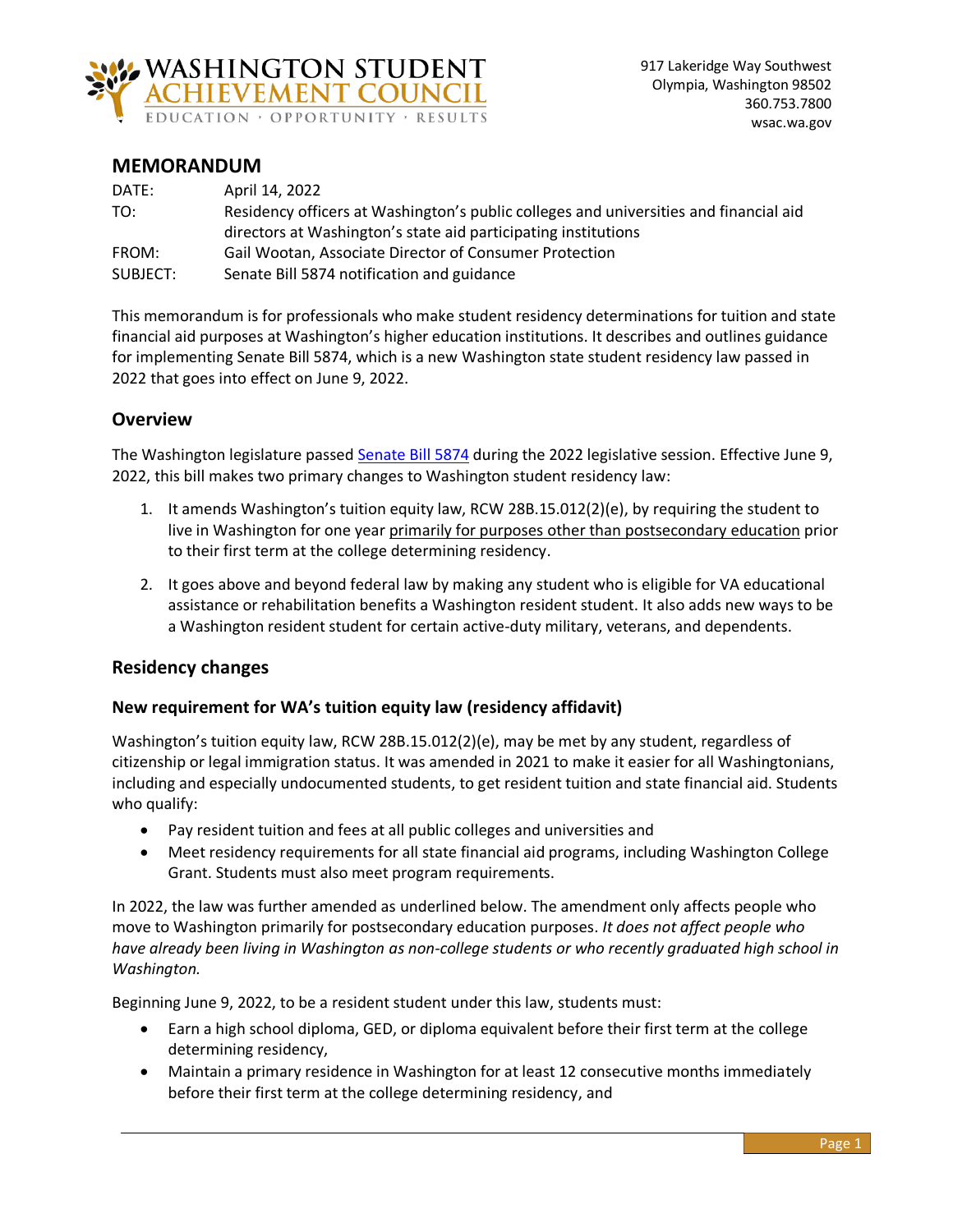- $\circ$  NEW REQUIREMENT: The Washington residence must be primarily for purposes other than postsecondary education. This means that students who take more than six college credits (not including dual credit<sup>1</sup>) in any one term after moving to Washington cannot count those terms as part of their 12 consecutive months of maintaining a primary residence. That is, unless they prove that postsecondary education was not their main reason for establishing a primary residence in Washington.
- Sign an affidavit saying they meet the above requirements and that one of the following is true:
	- $\circ$  They will file an application to become a permanent resident of the United States as soon as they are eligible to apply. And, that they are willing to engage in activities designed to prepare them for citizenship, including citizenship or civics review courses or
	- o They are a U.S. citizen, U.S. national, or U.S. permanent resident.

The first two requirements do not need to be met in a specific order. They can be at the same time or at different times, as long as the student completes them before starting at your institution.

Guidance for implementing WA's tuition equity law

This memorandum expands upon the guidance found in WSAC's [July 14, 2021 memorandum about](https://wsac.wa.gov/sites/default/files/SB5194OfficialGuidance.pdf) [2021's SB 5194](https://wsac.wa.gov/sites/default/files/SB5194OfficialGuidance.pdf). The guidance in that memorandum is still relevant. In addition to 2021's guidance, institutions must understand what it means to "maintain a primary residence in Washington primarily for purposes other than postsecondary education."

Washington's residency law defines what it means to be in Washington primarily for postsecondary education as follows:

. . . a nonresident student enrolled for more than six hours per semester or quarter shall be considered as attending for primarily educational purposes, and . . . only such period of enrollment shall not be counted toward the establishment of a bona fide domicile of one year in this state unless such student proves that the student has in fact established a bona fide domicile in this state primarily for purposes other than educational.<sup>2</sup>

Although the law refers to "domicile" instead of "primary residence," and does not specifically describe educational purposes as postsecondary, this same law applies to students who apply for residency through the new residency affidavit. Residency professionals know this concept as "overcoming presumption," and until SB 5874 passed, this part of the law had only been used for people applying for residency as financially independent students (RCW 28B.15.012(2)(a)) or as people on certain work visas and their families (RCW 28B.15.012(2)(f)).

#### **In summary, here is what the 2022 amendment means for your institution:**

People who maintained a primary Washington residence for 12 consecutive months immediately prior to entering your institution do not qualify for the residency affidavit if they were taking college level courses (not including dual credit courses) at another postsecondary institution during those 12 months UNLESS they meet one of the following:

<sup>&</sup>lt;sup>1</sup> Dual credit courses are those in which high school students concurrently earn high school and college credit. They include Running Start, College in the High School, and Tech Prep.

 $2$  RCW 28B.15.012(2)(q) as amended by SB 5874 (2022)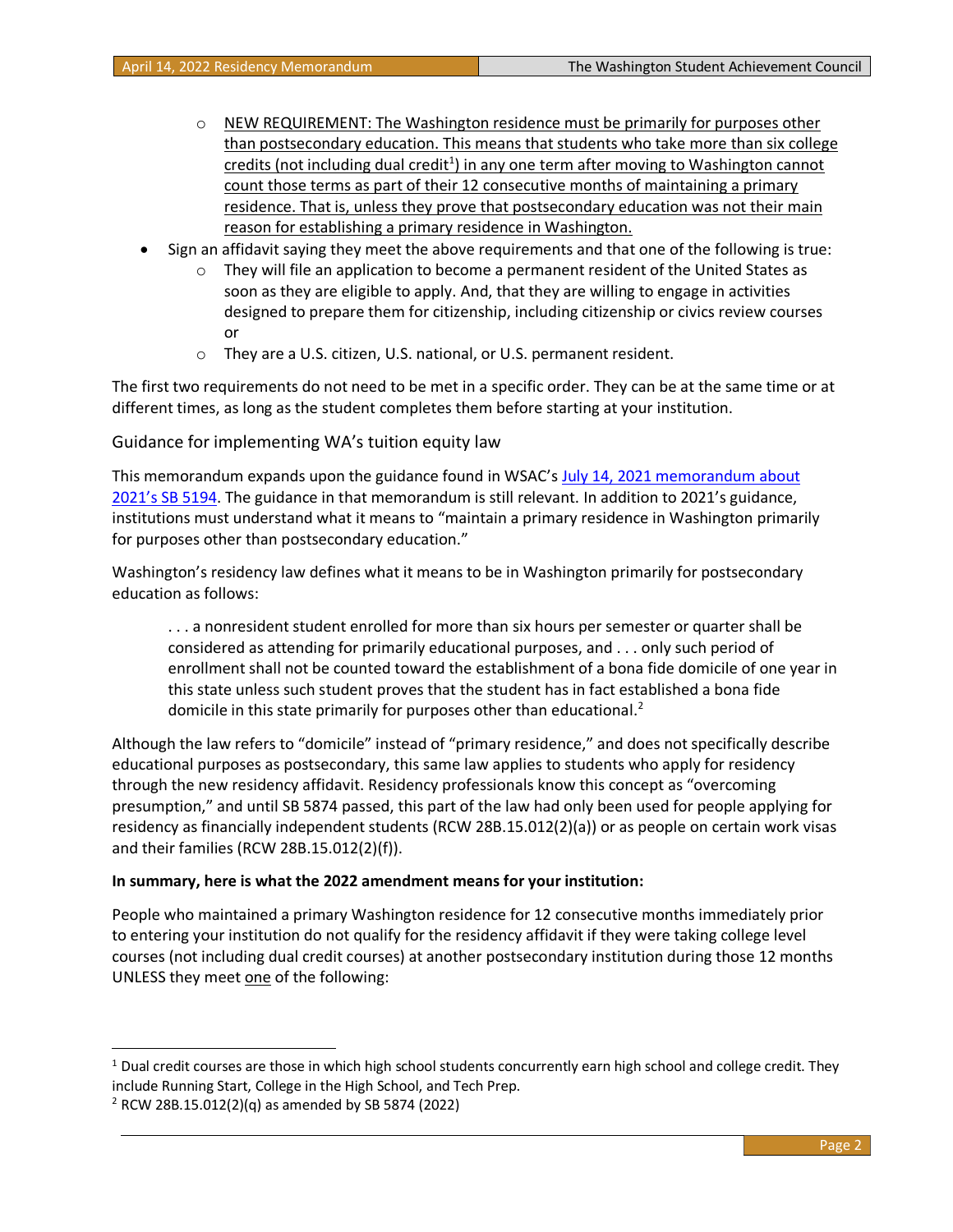- 1. They took six or fewer college credits (not including dual credit courses) each term during the previous 12 months prior to entering your institution.
- 2. They can prove that they had "in fact" established and maintained a primary residence in Washington primarily for purposes other than postsecondary education at least 12 months immediately before entering your institution. The term "in fact" means that the student has a higher burden of proof than is typical to show that they established a primary residence in Washington. It is similar to the "beyond a reasonable doubt" standard from criminal law. If the staff member making residency determinations has any doubts that the student's primary reason for being in Washington is non-educational, then the student has not met their burden. Note that postsecondary education can be one of the reasons for being in Washington, just not the primary reason. Examples of situations where the primary residence may be primarily for a purpose other than postsecondary education include, but are not limited to:
	- Students who attended high school or earned a high school diploma equivalent in Washington and continued living in Washington until entering your institution.
	- Students who moved to Washington due to employment for themselves or a spouse/partner.
	- Students who moved to Washington to take care of a family member.

#### Continuing students: Can their residency determination change?

Some of your institution's continuing resident students met residency requirements through 2021's SB 5194, which did not limit the reason for living in Washington. There is a possibility that some of those students will not meet the new requirements of SB 5874 when it goes into effect. Washington law says that a student's residency determination does not change unless there is "evidence of a sufficient quantity and quality to satisfy the institution to the contrary."<sup>3</sup> This means that if your institution has evidence that suggests that a continuing student does not meet the new requirements of SB 5874, you may require the student to provide evidence that they established a Washington primary residence primarily for purposes other than educational. If the student does not provide sufficient evidence or does not respond, then they may be reclassified as a nonresident from that point forward.

#### New students: Using the affidavit to make residency determinations

This guidance is similar to 2021's guidance, but it bears repeating. When a student submits the signed affidavit, they are promising that the information on it is true. This means they are promising that they have a high school diploma or equivalent and that they have lived in Washington for at least a year primarily for purposes other than postsecondary education. They are also promising that they will apply for a green card or that they are a U.S. citizen, national, or permanent resident. **Institutions do not need to ask for any further documentation unless they see conflicting information in the student's files.** Also, institutions also should not check that students have applied for a green card.

Examples of when it is appropriate to ask for further documentation:

- The student stated that they do not have a high school diploma or equivalent on their admissions application.
- The student's admission application states that they started living in Washington 12 months prior to the term for which they are applying and their transcripts show that they attended another Washington college for more than six credits per term during that time.

<sup>3</sup> [WAC 250-18-025\(1\)](https://apps.leg.wa.gov/WAC/default.aspx?cite=250-18&full=true#250-18-025)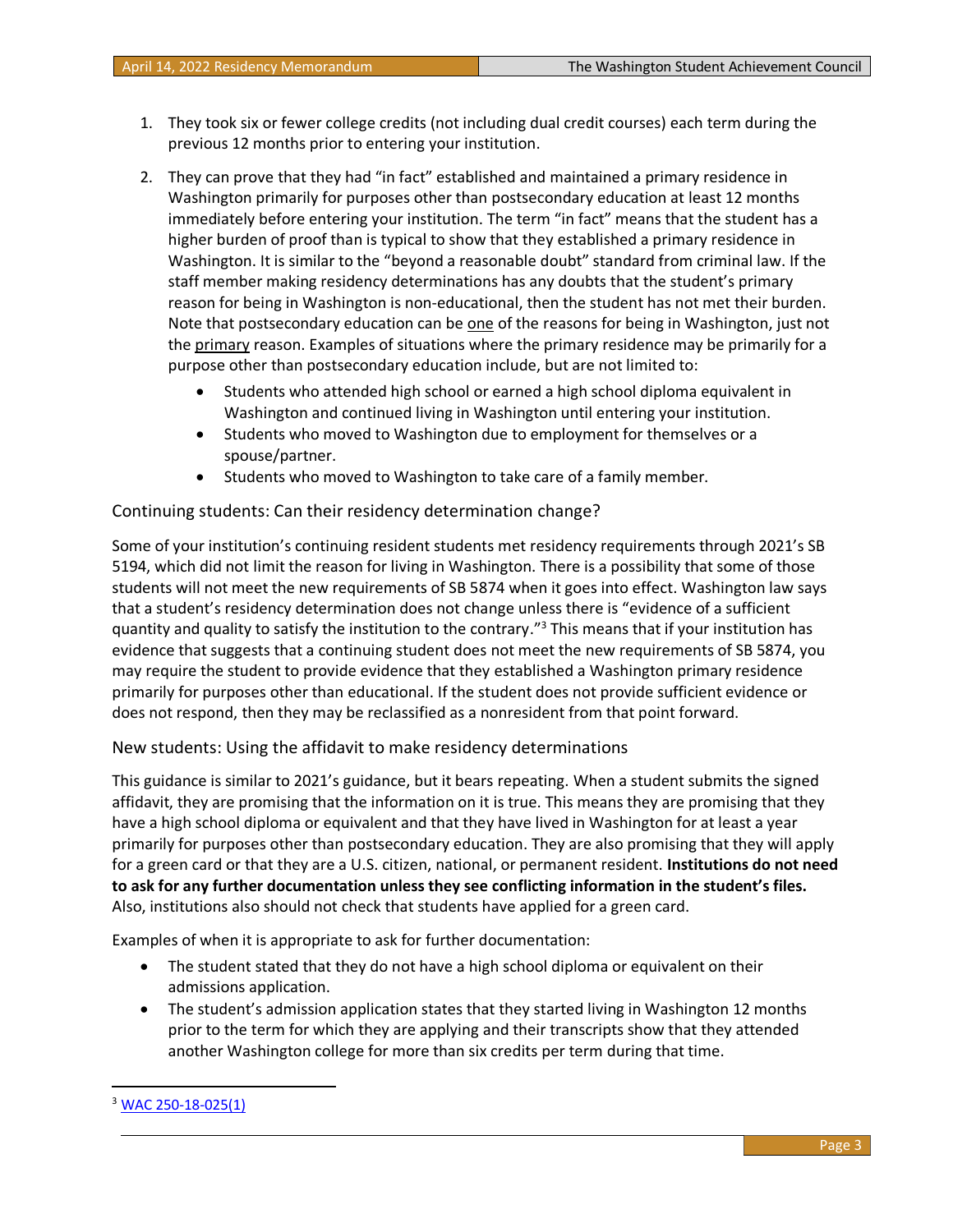### **New requirements for military-affiliated students**

SB 5874 amends residency law for military-affiliated students. It also ensures that Washington's residency laws align with federal law. Effective June 9, 2022, the following list of students replaces prior lists of residency-eligible military-affiliated students. These students:

- Pay resident tuition and fees at all public colleges and universities.
- Meet residency requirements for Passport to Careers, State Work Study, the American Indian Endowed Scholarship, and the National Guard Postsecondary Education Grant. Students must also meet program requirements.

#### All military-affiliated students

The most significant change to residency law as it relates to military-affiliated students is that it makes any student who is eligible for VA educational assistance or rehabilitation benefits a Washington resident student.

- This applies to military members (including national guard and reservists), veterans, and dependents (spouses, former spouses, and children).
- There is no time limit for when the student must enroll.
- The student does not need to live in Washington.
- The student does not need to be actively using the benefits.
- The military member or veteran does not need to serve for a certain amount of time or have a certain type of service.
- The student maintains resident student status as long as they stay continuously enrolled.
- The benefits are those defined in Title 38 U.S.C. and Title 10 U.S.C. Chapter 1606. They include:
	- o Post-9/11 GI Bill®
	- $\circ$  Montgomery GI Bill® Active Duty
	- $\circ$  Montgomery GI Bill® Selected Reserve (for National Guard and Reserve members)
	- o Chapter 31 Vocational Rehabilitation and Employment
	- o Chapter 35 or Survivors' and Dependents' Educational Assistance (DEA)
	- o Marine Gunnery Sergeant John Fry Scholarship
	- o Edith Nourse Rogers STEM Scholarship

#### Current military members

In addition to qualifying for residency by being eligible for VA educational or rehabilitation benefits, these current military members are also Washington resident students:

- Active duty members stationed in Washington.
- **NEW:** Active duty members who are stationed out-of-state after being stationed in Washington maintain resident student status as long as they are either:
	- $\circ$  Enrolled in a Washington institution prior to the reassignment and stay continuously enrolled after the reassignment or
	- $\circ$  Enroll in a Washington institution within three years of the date of reassignment.
- Washington National Guard members (do not have to be on active duty).
- Active duty members or Washington national guard members stationed out-of-state who entered service as a Washington resident and maintained their Washington domicile.
- Active duty members who live in Washington and are stationed in an Oregon county that borders Washington.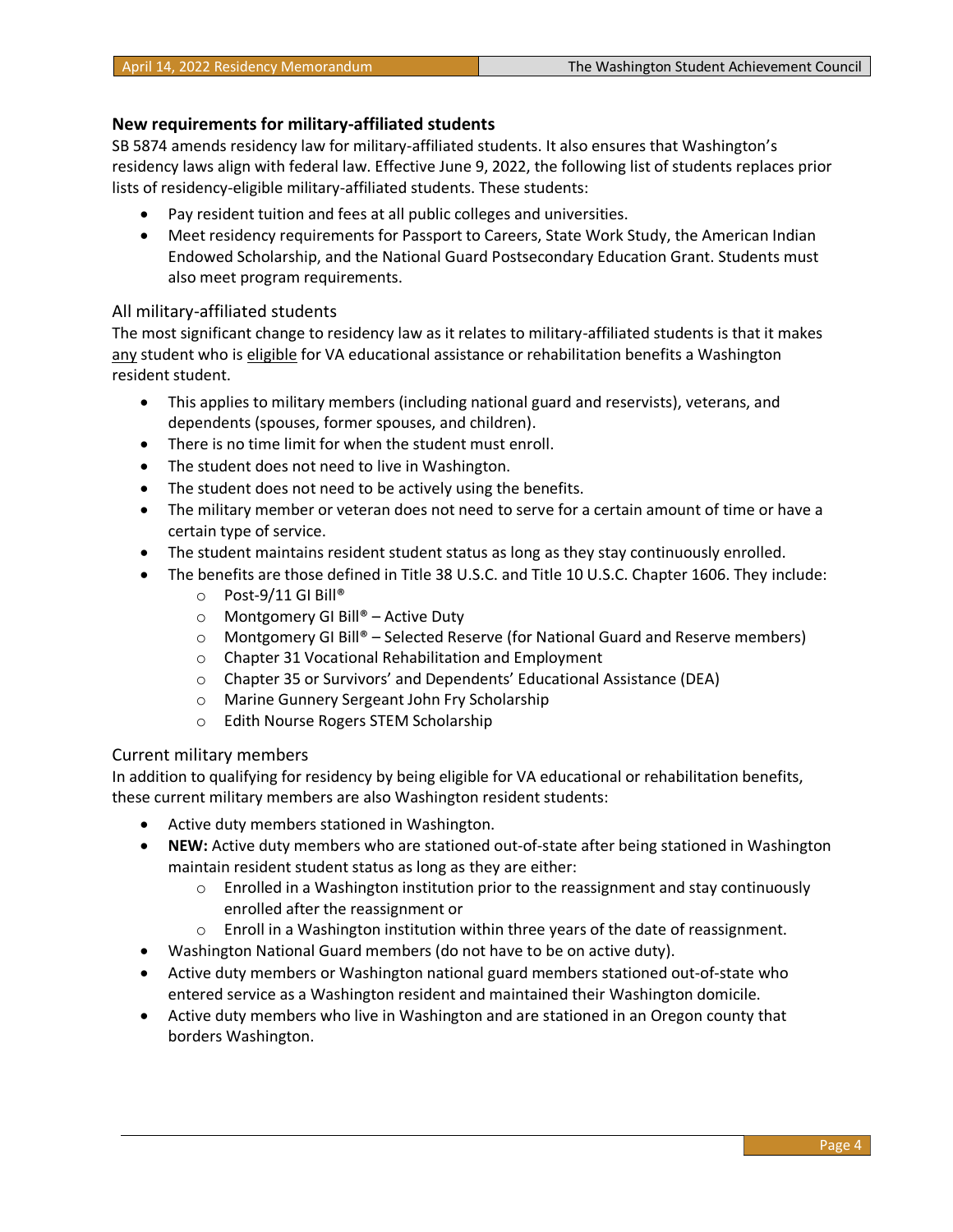#### Military veterans

In addition to qualifying for residency by being eligible for VA educational or rehabilitation benefits, these veterans are also Washington resident students:

- **NEW:** Veterans who had at least 10 years of honorable service and at least 90 days of active duty service (separation does not have to be from active duty).
	- $\circ$  This is for students who are not eligible for VA educational or rehabilitation benefits.
	- $\circ$  They must enter school within three years of separation/retirement from the military.
	- o They do not need to live in Washington.
	- $\circ$  They maintain resident student status as long as they stay continuously enrolled.
	- $\circ$  Does not apply to veterans who have a dishonorable discharge from the uniformed services.
- Veterans who were discharged from the uniformed services due to sexual orientation or gender identity/expression.
	- o They do not need to live in Washington.
	- $\circ$  They do not need to enter school within a certain amount of time after separating from the military.
	- $\circ$  They maintain resident student status as long as they stay continuously enrolled.
	- $\circ$  Does not apply to veterans who have a dishonorable discharge from the uniformed services.

#### Military dependents

In addition to qualifying for residency by being eligible for VA educational or rehabilitation benefits, these military dependents are Washington resident students:

- Spouses, state registered domestic partners, or dependents (as defined in Title 10 U.S.C. Sec. [1072\(2\)\)](https://www.law.cornell.edu/uscode/text/10/1072) of active duty members stationed in Washington or of Washington national guard members (national guard members do not have to be on active duty).
	- o The student does not need to live in Washington.
	- $\circ$  If the active duty member or national guard member is stationed out-of-state, the student maintains resident student status as long as they are either:
		- Enrolled in a Washington institution prior to the reassignment and stay continuously enrolled after the reassignment or
		- **NEW:** Enroll in a Washington institution within three years of the date of reassignment.
- Spouses, state registered domestic partners, or dependents (as defined in [Title 10 U.S.C. Sec.](https://www.law.cornell.edu/uscode/text/10/1072)  [1072\(2\)\)](https://www.law.cornell.edu/uscode/text/10/1072) of active duty members or Washington national guard members stationed out-of-state who entered service as a Washington resident and maintained their Washington domicile. The student does not need to live in Washington.
- Spouses, state registered domestic partners and children under 26 of a veteran who separated or retired from the uniformed services with at least ten years of honorable service and at least 90 days of active duty service (separation/retirement does not have to be from active duty). $4$ 
	- $\circ$  This is for students who are not eligible for VA educational or rehabilitation benefits.
	- o The student must enter school within three years of the veteran's separation/retirement.
	- o Neither the dependent nor the veteran need to live in Washington.
	- o The student maintains resident student status as long as they stay continuously enrolled.

<sup>&</sup>lt;sup>4</sup> The term "children" includes, but is not limited to, legitimate children, adopted children, stepchildren, foster children, and legal dependents.